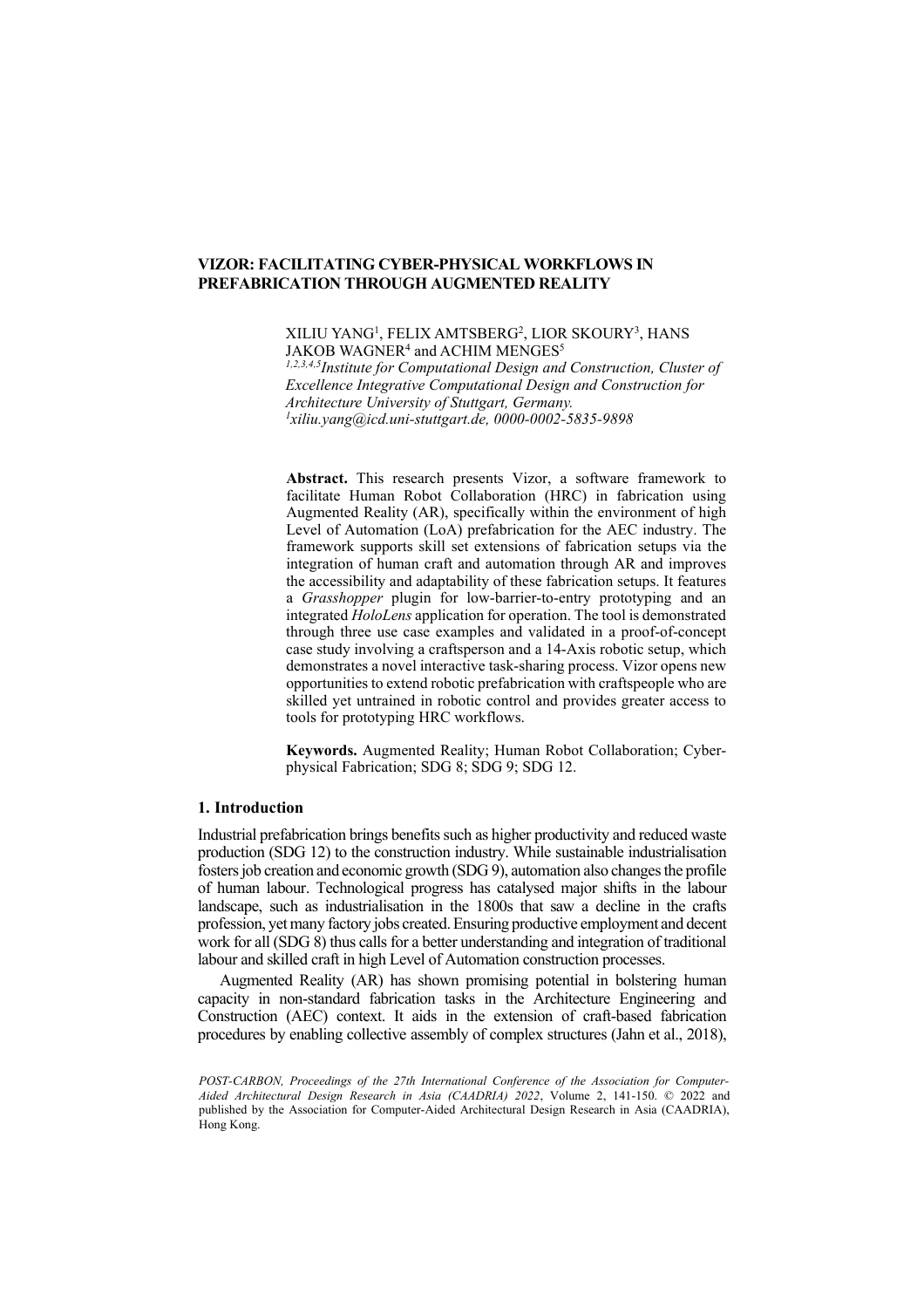achieving higher geometric complexity with manual labour (Mitterberger et al., 2020), and utilising unpredictable, unconventional materials in large-scale fabrication (Yoshida et al., 2015). In combination with machines and robotic tools, AR has been applied towards creating intuitive interfaces for interactive fabrication, which leverages unique human and machine capacities to build novel structures (Mueller et al., 2019).

This research proposes a software framework for AR integration in Cyber-physical fabrication, to not only extend manual procedures, but also facilitate interaction between human and other fabrication units on a network, such as industrial robots. Incorporating the human in the loop allows the sharing and transfer of human skills into automated systems (Garcia et al., 2019) and can be an effective strategy to increase process flexibility (Amtsberg et al., 2021). This is particularly relevant in the projectbased construction industry, where the high precision and standardisation of prefabrication methodologies alone are not sufficient to address the variety of building geometries and processes necessary (Wagner et al., 2020).

Existing tool sets for Mixed-Reality fabrication (Jahn et al., 2018) and real-time robot control (Garcia del Castillo y López, 2019) streamline important elements of ARintegrated robotic fabrication. However, a bridge is required for a system to combine humans and robots in a single workflow. For instance, while Fologram offers rich features for Mixed Reality experimentation (Fologram, 2021) it provides little integration with robotic fabrication tools. Projects that combine the two are often based on one-off setups, which limits the reusability and accessibility of such workflows to a wider audience, as well as their adaptability to new production scenarios. Vizor aims to address this by proposing a reusable and extensible framework that incorporates humans and machines in a joint fabrication workflow, to adapt and extend high LoA prefabrication setups.

### **2. Context**

### 2.1. BACKGROUND

Augmented Reality head-up displays have been proposed towards enhancing manufacturing and assembly tasks since the 1990s (Caudell & Mizell, 1992). In addition to visual cues, non-visual AR assistance has also been applied for task execution in construction, such as haptics-based robotic teleoperation.

Cyber-physical Systems (CPS) are relevant for industrialised prefabrication as they involve physical processes with a high level of digital integration and networking capabilities (Ruiz Garcia et al., 2019). The translation of CPS into architecture has also opened novel design possibilities that 'unfold in the material realm through explorative processes' (Menges, 2015).

Application of AR in CPS in the environment of high Level of Automation (LoA) prefabrication brings the benefits of 1) **flexibility & collaboration**: coordination, skill extension and integration between human (e.g., decision-making, adaptability, flexibility, mobility) and robots (e.g., speed, precision, payload, endurance); and 2) **transparency & connectivity**: keeping people informed and integrated within the highly networked, automated processes.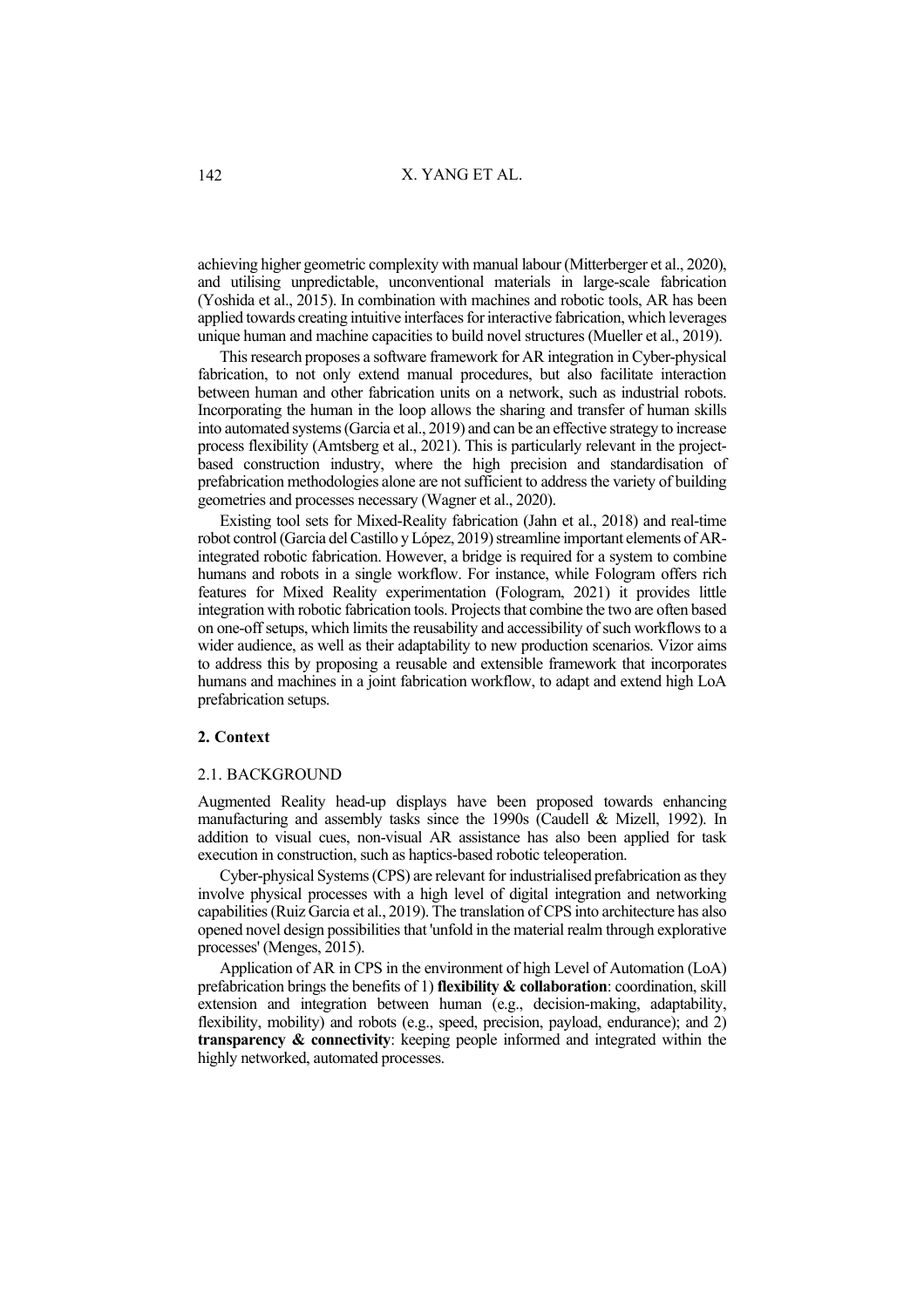## 2.2. STATE OF THE ART

Recent work in Human Robot Collaboration for AEC fabrication has explored many exciting possibilities using various interaction modalities and custom architectures. On an abstract level, we consider AR-integrated HRC systems to generally require four components: AR client, information generation, process management, and machine control. On an implementation level, the four components can be executed using a variety of tools and frameworks.

Augmented Materiality (Johns, 2017) uses projection-based AR interface for interactive fabrication with highly stochastic material properties. Information generation occurs on the fly based on depth information, topological optimisation, and user inputs. RoMA (Peng et al., 2018) proposes an interactive 3D printer using a custom AR goggle with Oculus controllers as the AR client, a Rhino plugin for information generation and process management, and a printer sub-module for robotic control. CROW (Kyjanek et al., 2019) demonstrates a HRC process for timber prefabrication using a NoSQL database to store CAD information and ROS-based process manager connected directly to a KUKA Sunrise controller, and human interacts through a HoloLens. Prototype as Artefact (Atanasova et al., 2020) showcases a live HRC assembly process using a custom mobile application. Assembly information is generated on the fly while as-built structures are registered through visual-inertial tracking on the AR device.

Vizor presents an architecture that leverages the visual programming tool Grasshopper to generate and operate Human-Robot collaborative tasks. It enables designers and architects with little software development experience to build and run such workflows and facilitates runtime orchestration and participation by a human worker or craftsperson who is unskilled in programming robots.

## **3. Methodology**

Introducing human labour in high LoA prefabrication opens new opportunities to rethink traditional robotic fabrication workflows. Human and machine tasks should be considered in conjunction during planning and design phases, and a higher level of information integration at run-time is necessary.



*Figure 1. Augmented Reality Human Robot Collaboration System*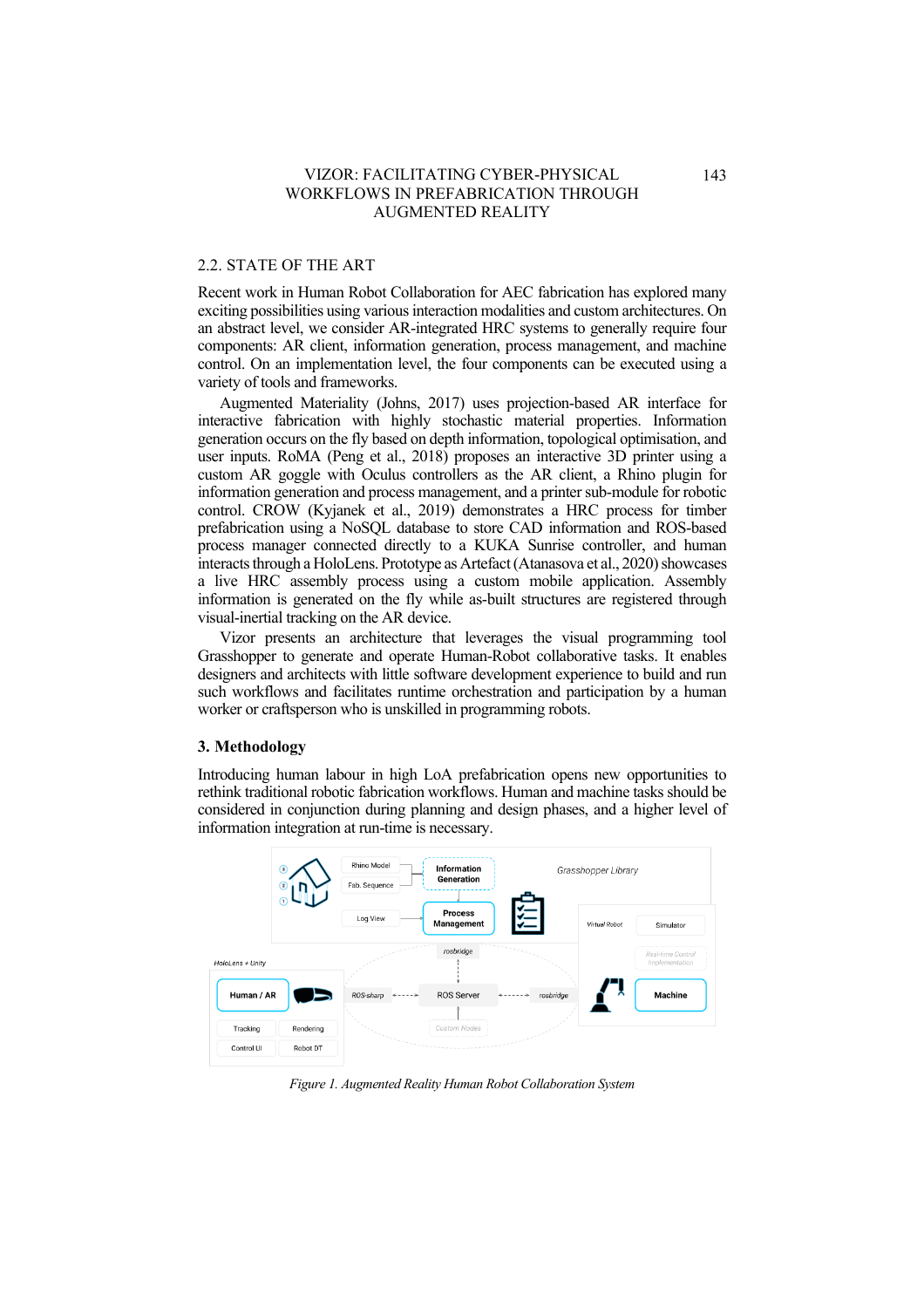# X. YANG ET AL.

The prototyping environment is accessible to designers via a Grasshopper plugin, which integrates with a HoloLens application that supports a user interface and Process Digital Twin for both the robot and work tasks. The overall system architecture is shown in Figure 1, and the main design considerations are summarised below:

- Information generation and process management are encapsulated in Grasshopper's visual programming environment, allowing direct access to Rhino geometries.
- AR client is built on the all-in-one device, *HoloLens*, and equipped with a modular interface to simplify interaction with key system components.
- Communication framework is built on the Robot Operating System, allowing easy integration with robotic tools and resources available from the ROS ecosystem.
- Message and topic structures related to HRC workflows are defined in a general way, allowing potentially different, enhanced implementations of system elements. (e.g., HoloLens can be replaced with mobile devices, or statically determined task information can be replaced by adaptive, procedurally generated information based on real-time sensor inputs.)

# 3.1. AR CLIENT

The HoloLens application is developed using Unity. Its modular interface allows users to control important system elements, namely: marker detection and tracking, robot digital twin and simulation, human task information, 3D model access, and system status overview. These UI elements make use of simple interaction widgets available on *HoloLens 1*, shown in Figure 2.

A Digital Twin of the robot platform, TIM (Wagner et al., 2020), allows fast robotic visualisation through robot joint values streamed through the network. Relevant work geometries are also updated during execution to support visualisation of the Process Digital Twin. Marker-based localisation for workpieces and robots is implemented using the Vuforia Engine, which handles marker detection and tracking. ROS-sharp is used to integrate message publication and subscription with other system elements.



*Figure 2. AR Client Interface allowing User Control for Marker Detection (red), 3D Model Access (green), Robot Simulation (yellow), System and Task Overview (grey), Task Information (blue) and the Digital Twin of the Robot Platform TIM in Unity*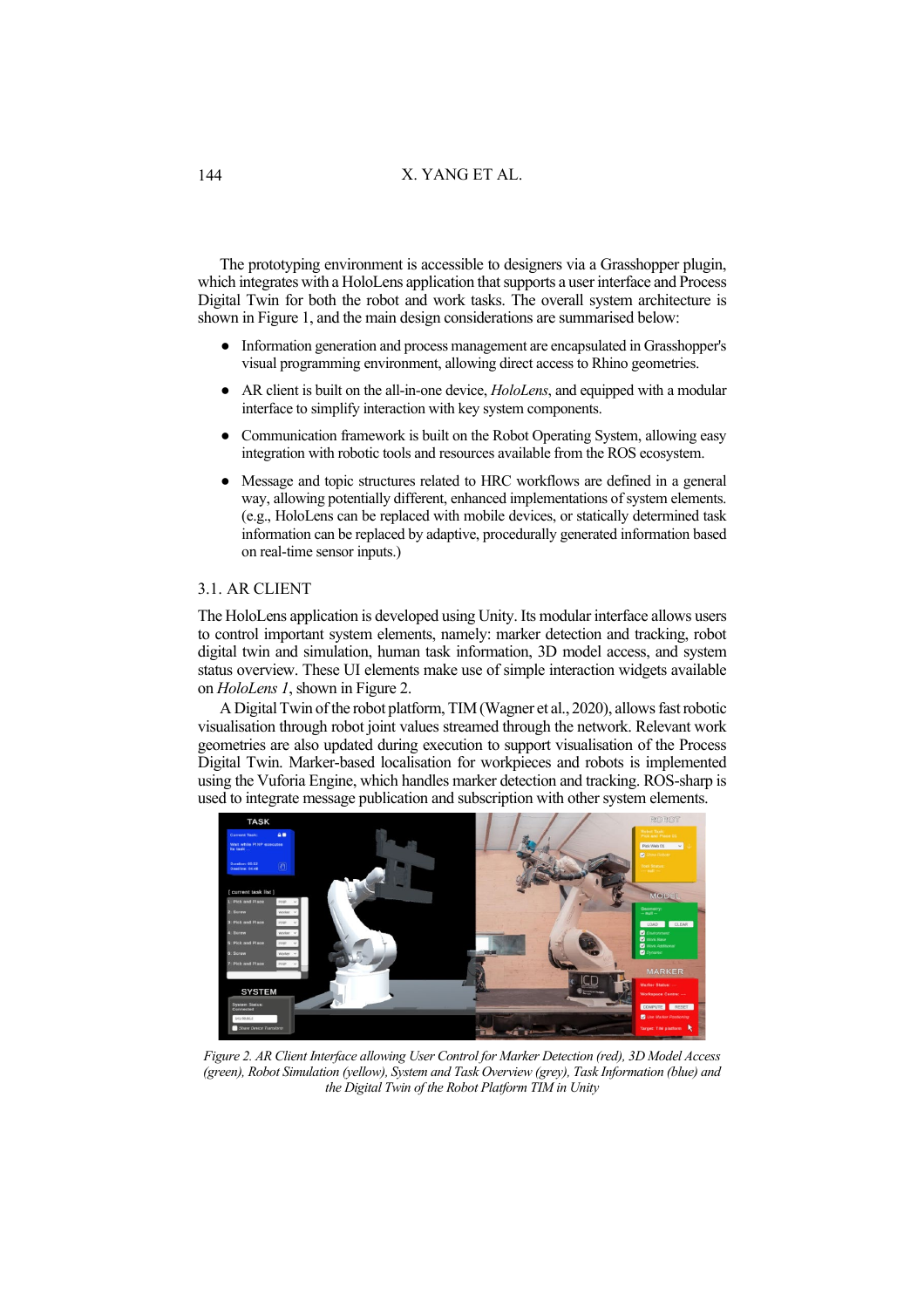### 3.2. GRASSHOPPER PLUGIN

By providing bidirectional information between the AR device and the Grasshopper environment, prototyping Mixed Reality workflows is more rapid and accessible to an audience with little programming or application development experience (Jahn et al., 2018). In addition to supporting the basic exchange of geometry and marker information between Grasshopper and the AR device, Vizor provides components for task definition, process control, and robot simulation to facilitate human-robot collaboration in high LoA prefabrication environments.

An overview of the plugin library at the current stage of development is shown in Figure 3. Controller components are key to running and managing the task execution process, as they respond to inputs and update the Digital Twin as the fabrication process unfolds, in addition to providing a text-based log output. The respective use cases of these elements are elaborated in Workflow Examples.



*Figure 3. Component Library*

#### 3.3. COMMUNICATION STRUCTURE

The ROS-based communication framework allows integration with other system elements through rosbridge. For instance, to facilitate the orchestration of multiple AR clients, a custom ROS node is implemented to manage the process based on the 'sharing mode' defined in 'Task Controller'. This is relevant when multiple units share the same work process, and their task assignment and completion logic need to be tailored to needs of the relevant processes.

To support the basic information flow necessary for human robot collaboration, pre-defined topics and message structures are incorporated in the main nodes of the system. Shown in Figure 4, these topics encompass three main categories: Process/System-initiated (red), AR/Human-initiated (orange), and Machine/Robotinitiated (green). The participating elements subscribe to the relevant topics, and the list of topics can be extended when more system elements are added.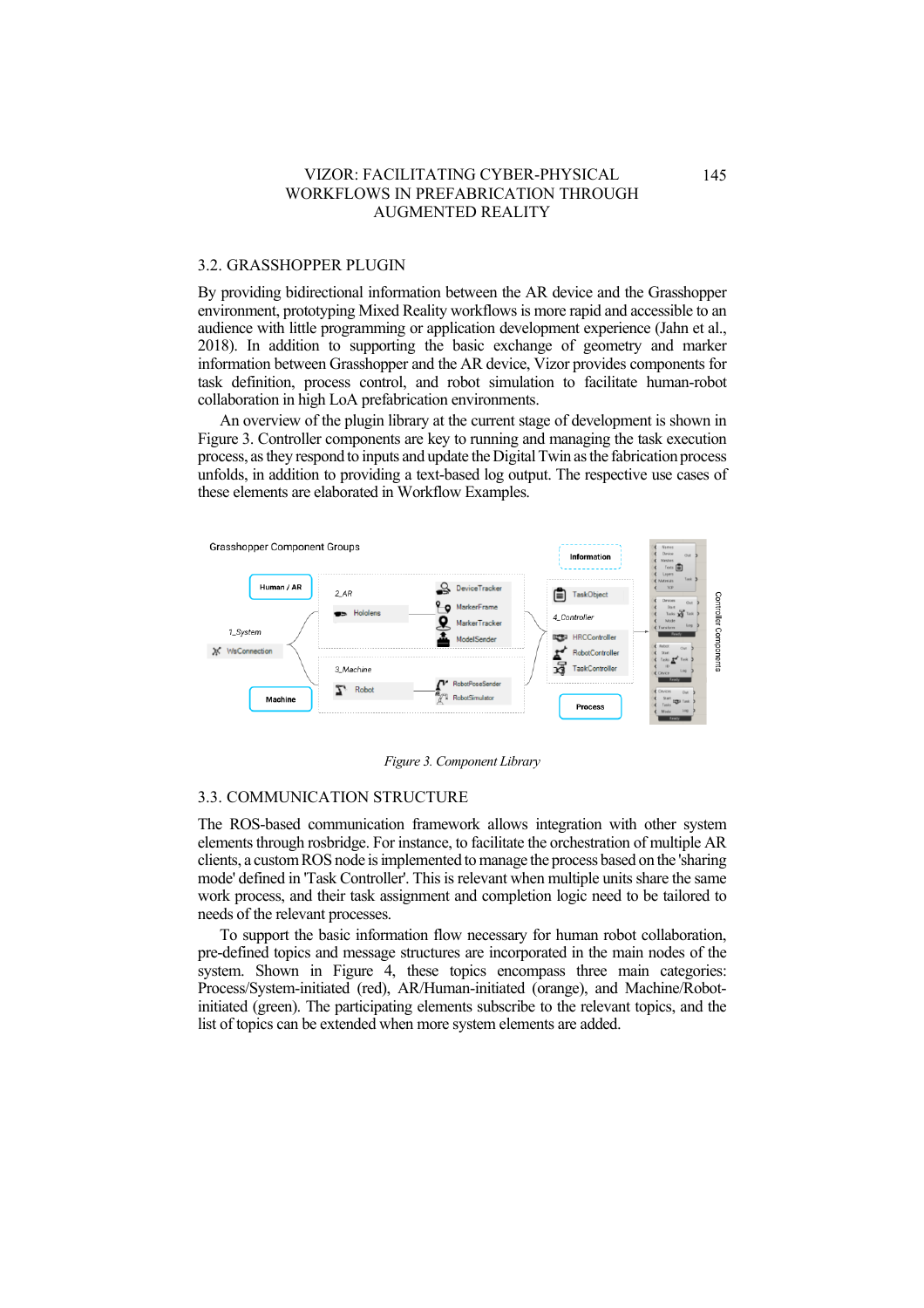# X. YANG ET AL.



*Figure 4. Topic and Communication Structure*

### **4. Workflow Examples for Illustration**

Vizor's Grasshopper library is the cornerstone on which three proof-of-concept workflows are shown. They demonstrate the use of the framework in Human-System, Robot-System, and Human-Robot interaction to adapt to different use cases in prefabrication scenarios.

# 4.1. HUMAN - SYSTEM (TASK CONTROLLER)

Human-System interaction allows work tasks that are difficult, or impractical to achieve by robotic prefabrication to be executed manually with AR (i.e., extending the fabrication space of the robot through the flexibility of human craft).

As an example, consider a robotic setup without an end effector for screw insertion and a worker needs to complete the task. First, the designer inputs a list of CAD geometries and auxiliary information such as rendering options to create a 'Task Object'. The objects feed into the 'Task Controller' component, which becomes active when the 'Start' toggle is triggered. As the AR client detects markers in physical space, their positions are streamed to 'Marker Frame' which automatically computes the transform matrix to localise the workpiece. The task controller supplies necessary visual and text assistance as the worker signals task completion with the Task panel on *HoloLens*, and the designer sees a real-time overview of the task progress (Figure 5).



*Figure 5. Task Controller Workflow (Screw Insertion)*

#### 4.2. ROBOT - SYSTEM (ROBOT TASK CONTROLLER)

Robot-System interaction allows robot planning to be augmented by the AR system,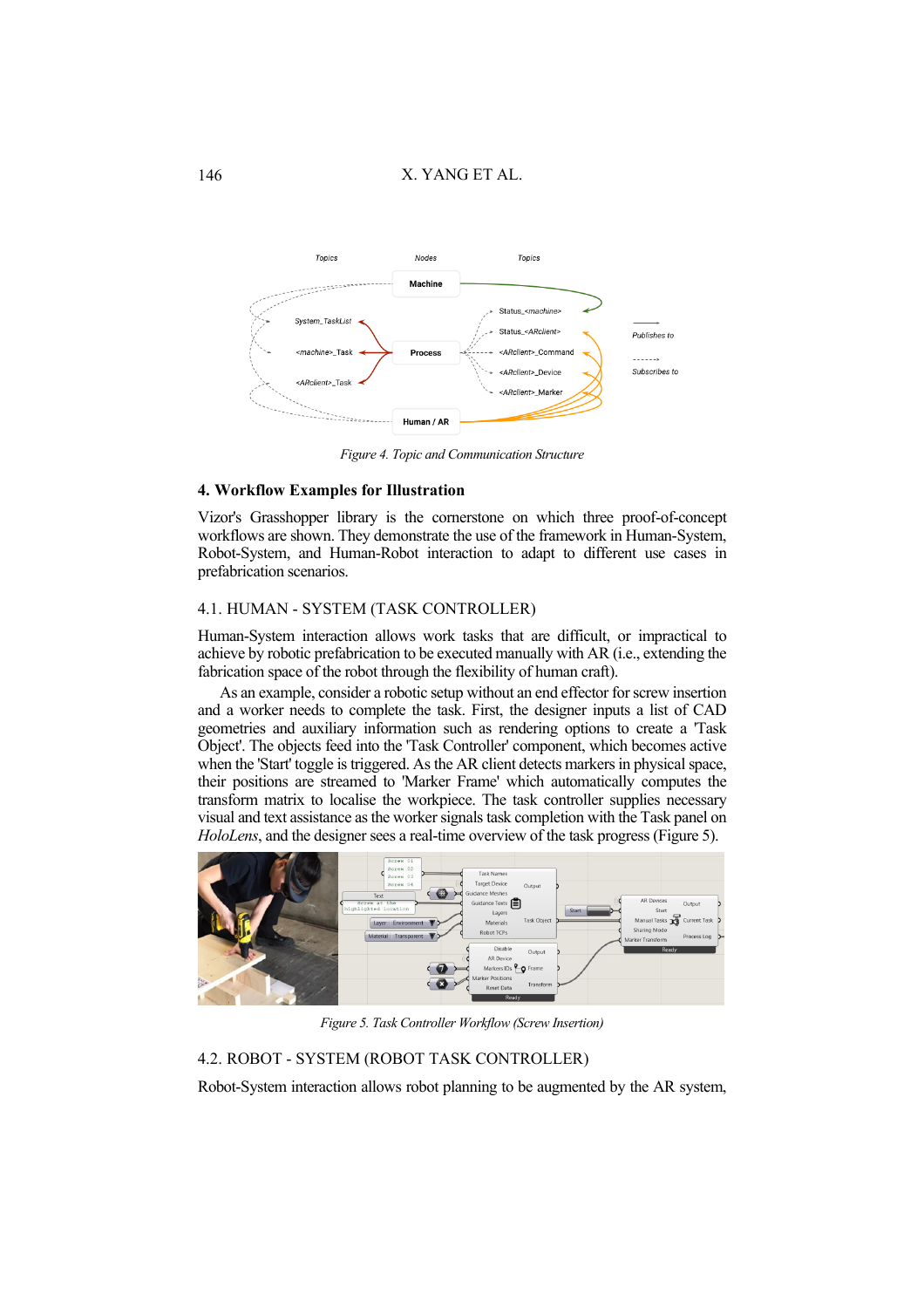which helps designers visualise robot paths in situ (e.g., to account for unplanned obstacles missing from the digital model). At the current stage, the component serves as a 'virtual' controller for simulation while physical robot control is not integrated.

The robot object is defined using an existing robot library for kinetic simulation. The library is a custom in-house development independent of the developments described in this paper. Robotic tasks are defined using frames along the programmed trajectory, together with an optional programme name for each action (Figure 6). The 'Robot Simulator' runs a given task virtually, by looping through each point on the trajectory, converting it to joint values using an Inverse Kinematics function in the robot object, and triggering updated visualisations of the Digital Twin on HoloLens. The list of robot tasks is sent to HoloLens in a dropdown menu, allowing the operator to select and visualise selected simulations as needed.



*Figure 6. Robot Controller Workflow (Pick and Place Simulation)*

# 4.3. HUMAN - ROBOT (HRC CONTROLLER)

Human-Robot collaboration combines the two mechanisms above and allows both units to collaborate in a task series. The workspace is not oriented around the workpiece, but around a shared workspace with the robots. The 'HRC Controller' converts the task objects defined generically for both humans and robots and dispatches the information to either the AR device or the robot for execution.

As an example, we imagine a scenario in which a human and a robot collectively disassemble a structure where the blocks are in known locations, but the screws are not. Since the robot cannot be programmed for unknown locations and angles, a sequence can be built with the HRC component (Figure 7), where the human unscrews while the robot first holds and subsequently removes the block at pre-programmed positions. Each human task ends when the AR client signals completion; each robotic task ends when every point on the path has been looped through. The human and robot take turns to execute in a sequential manner.



*Figure 7: HRC Task Controller Workflow (Sequential Task Sharing)*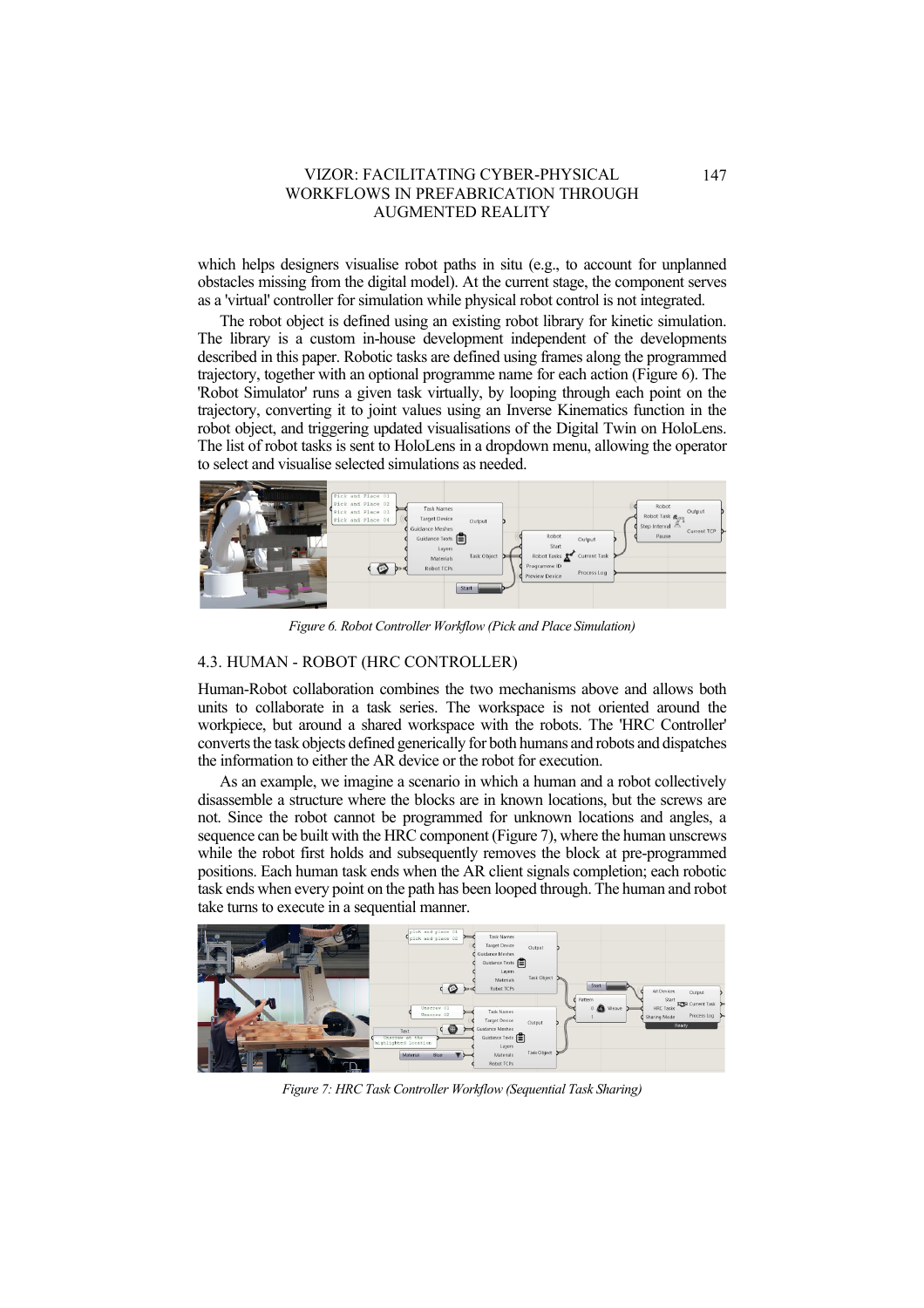# X. YANG ET AL.

# **5. Case Study**

The Vizor framework is tested in a case study, where a human craftsperson, two 6-axis KUKA KR500 industrial robots, and one 2-axis tilt-turn table collaboratively assemble timber slats into clusters. It presents a dynamic, instructive Human Robot Collaboration (iHRC) process, where the sequential task sharing described in 4.3 is augmented with objects that implement real-time physical robot control, as well as a task reassignment mechanism for humans to interact with the fabrication process on the fly.

# 5.1. SETUP

One KUKA robot executes pick and placing the timber slats. The second robot inserts nails at the slat intersections with an automatic nail gun. The tilt-turn table adjusts its orientation to ensure the robots can reach target locations. The human is equipped with a *HoloLens* and an electric screwdriver. The craftsperson within the high LoA production setup carries out the following activities:

- Overseeing the execution of the task sequence through the task list
- Inspecting the timber slats, such that, when the nailing position has a knot hole (where a loose connection would likely result), he/she intervenes by reassigning the task from robotic to manual execution and inserts a 4x60mm screw
- Inspecting and potential manual intervention of the robot execution, where, if unpredictable contingencies occur, he/she intervenes by reassigning a robotic task to manual execution

## 5.2. SUMMARY

Vizor is applied to a collaborative fabrication process where humans are put in the driving seat of the robotic platform's operation. Each human-executed task is assisted with AR-rendered geometry to indicate location of the operation, as well as details of task description and timing. Each robotic task is executed with a human in the loop, accompanied by information on the robot's next movement, task information and timer (Figure 8). Geometric deviation between the robotically placed and manually placed slats should be better addressed in future studies.



*Figure 8: AR interface showing the task information panel, task list, robot digital twin, and work geometries overlaid on the physical workspace (Left) and Craftsperson wearing HoloLens (Right)*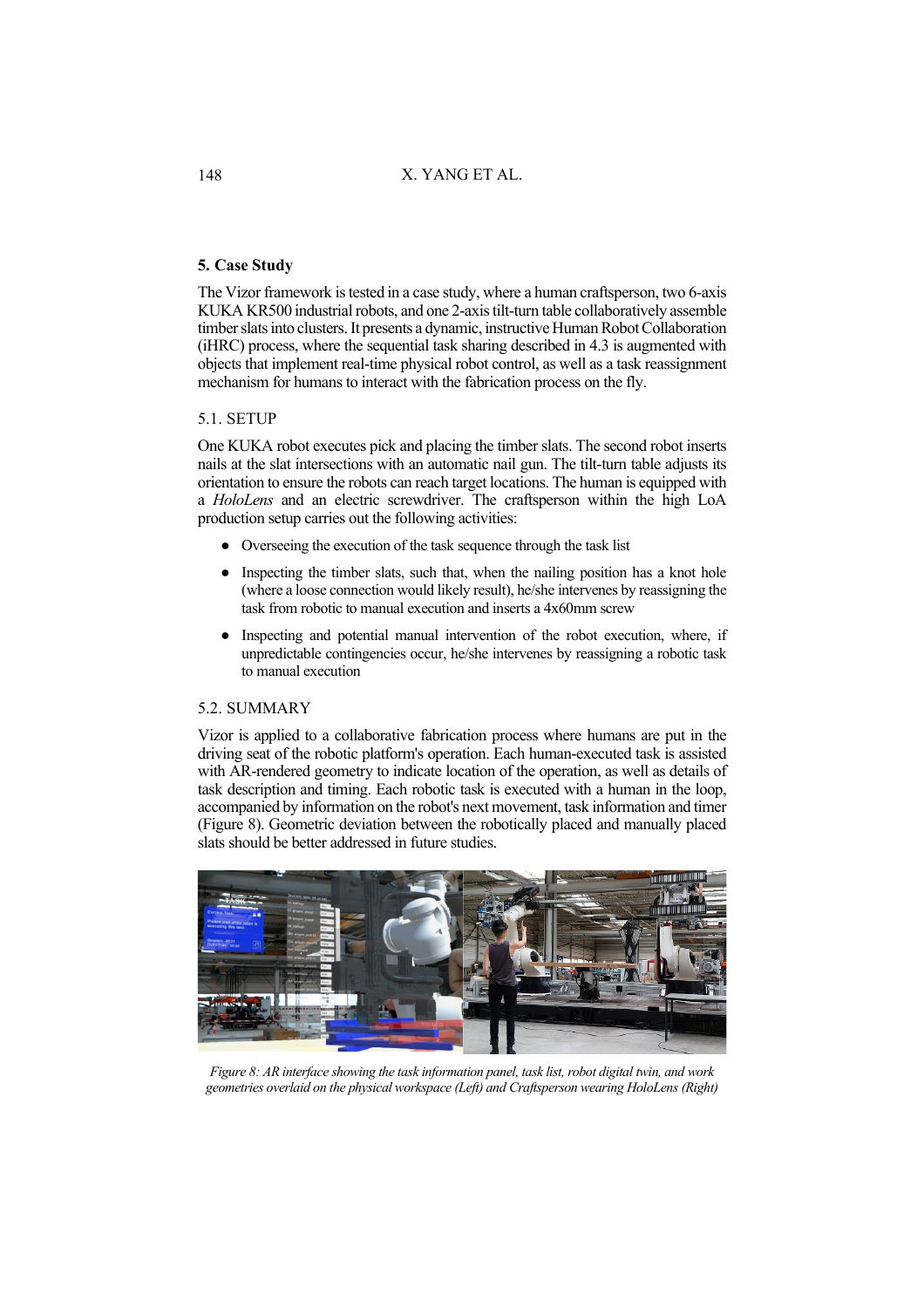### **6. Discussion and Future Work**

This research presents Vizor, a software framework developed with the aim of introducing human craft in high LoA prefabrication and streamlining the creation of HRC workflows integrating Augmented Reality. Its main design considerations, architecture, components, and their usage are presented. Its application in robotic prefabrication in both planning and execution phases are illustrated through use case examples and a case study.

The framework is the first step towards a more accessible, adaptable, and intuitive AR-integrated human machine collaboration workflow, which can be augmented with additional hardware, control, sensing, tracking, and AR client implementations. For instance, human-robot interaction modalities can be expanded to include haptics, voice, or more sophisticated gestural inputs available on *HoloLens 2*. The robotic execution module can be developed further and integrate higher sensing capabilities e.g., using depth cameras to capture structures as they are built.

Though the system has only been demonstrated in prototyping environments in this paper, it is currently used in a pavilion construction project under more realistic conditions for prefabrication. To further validate and improve the framework, workshops and seminars are also relevant avenues to test the use of the system with a wider audience, from workflow design, simulation, through to the fabrication stage.

## **Acknowledgements**

The research has been supported in part by the Deutsche Forschungsgemeinschaft (DFG, German Research Foundation) under the Excellence Strategy - EXC 2120/1 - 390831618. The work presented in this paper was partially developed within the ITECH (Integrative Technologies and Architectural Design Research) Master's program at the University of Stuttgart.

Additionally, the authors would like to thank Long Nguyen for the development of the robot kinematics solver 'VirtualRobot' at the Institute for Computational Design and Construction (ICD).

### **References**

- Amtsberg, F., Yang, X., Skoury, L., Wagner, H., & Menges, A. (2021). IHRC: An AR-Based Interface for Intuitive, Interactive and Coordinated Task Sharing Between Humans and Robots in Building Construction. *38th International Symposium on Automation and Robotics in Construction (ISARC 2021)*, 25–32.
- Atanasova, L., Mitterberger, D., Sandy, T., Gramazio, F., Kohler, M., & Dörfler, K. (2020). Prototype As Artefact. *Proceedings of the 40th Annual Conference of the Association of Computer Aided Design in Architecture (ACADIA)*, 350–359.
- Caudell, T. P., & Mizell, D. W. (1992). Augmented reality: An application of heads-up display technology to manual manufacturing processes. *Proceedings of the Twenty-Fifth Hawaii International Conference on System Sciences* (pp. 659–669). https://doi.org/10.1109/HICSS.1992.183317

Fologram. (2021). *Computer software.* Retrieved from https://fologram.com/

Garcia del Castillo y López, J. L. (2019). Robot Ex Machina. *Proceedings of the 39th Annual Conference of the Association for Computer Aided Design in Architecture*. Ubiquity and Autonomy.